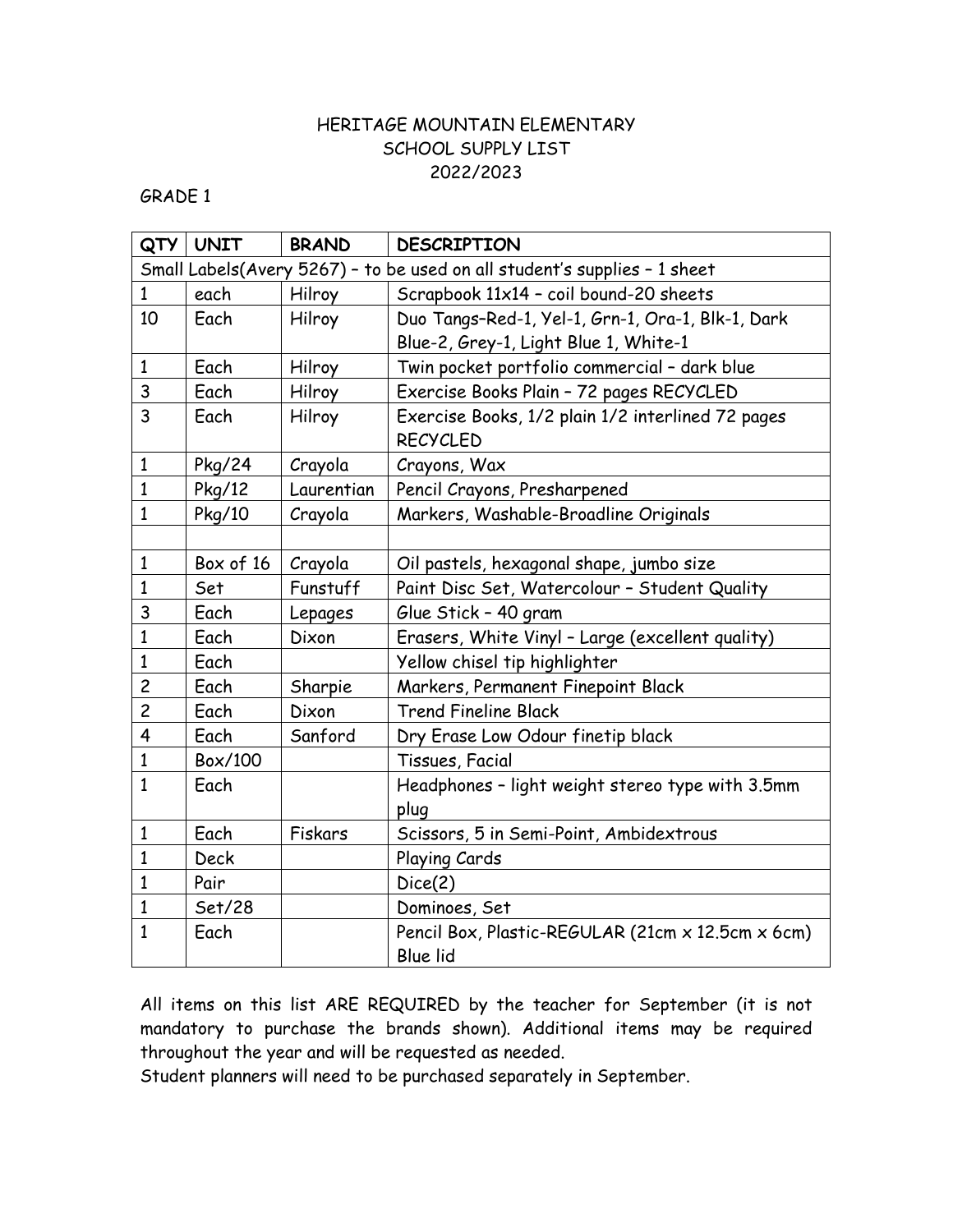### GRADE 2

| QTY                                                                       | <b>UNIT</b>   | <b>BRAND</b> | <b>DESCRIPTION</b>                                    |  |  |
|---------------------------------------------------------------------------|---------------|--------------|-------------------------------------------------------|--|--|
| Small Labels(Avery 5267) - to be used on all student's supplies - 1 sheet |               |              |                                                       |  |  |
| $\mathbf{1}$                                                              | Each          | Hilroy       | Scrapbook Coil Bound 11x14 20 pages                   |  |  |
|                                                                           |               |              |                                                       |  |  |
| 12                                                                        | Each          | Hilroy       | Duo Tangs - Red-2, Yel-2, DkBlu-2, Grn-1, Light Blue- |  |  |
|                                                                           |               |              | 1, Ora-1, Ppl-1, Gry-1, Blk-1                         |  |  |
| $\mathbf{1}$                                                              | Each          | Hilroy       | Twin pocket portfolio-commercial-dark blue            |  |  |
| 3                                                                         | Each          | Hilroy       | Exercise Books Plain - 72 pages RECYCLED              |  |  |
| 3                                                                         | Each          | Hilroy       | Exercise Books, Full Interlined - 72 pages            |  |  |
|                                                                           |               |              | <b>RECYCLED</b>                                       |  |  |
| $\mathbf{1}$                                                              | Pkg/24        | Crayola      | Crayons, Wax                                          |  |  |
| $\mathbf{1}$                                                              | Pkg/12        | Laurentian   | Pencil Crayons, Presharpened                          |  |  |
| $\mathbf{1}$                                                              | Pkg/10        | Crayola      | Markers, Wash Broadline - Originals                   |  |  |
| 3                                                                         | Each          | Elmer's      | Glue Sticks - Washable 40 grams                       |  |  |
| $\mathbf{1}$                                                              | Pkg/12        | Dixon        | Pencils, School Approved HB                           |  |  |
| $\mathbf{1}$                                                              | Pkg/4         | Dixon        | Highlighters - assorted colours, chisel tip           |  |  |
| $\overline{c}$                                                            | Each          | Sharpie      | Fine point black marker                               |  |  |
| $\overline{c}$                                                            | Each          | Dixon        | Markers, Trend Fine-Line, Black                       |  |  |
| 4                                                                         | Each          | Sanford      | Dry Erase low odour fine tip black marker             |  |  |
| $\mathbf{1}$                                                              | Each          |              | Ruler, Yellow 30cm PRIMARY, cm only                   |  |  |
| $\mathbf{1}$                                                              | Box/100       |              | Tissues, Facial                                       |  |  |
| $\overline{1}$                                                            | <b>Box/16</b> | Crayola      | Oil Pastels, Hexagonal Shape                          |  |  |
| $\overline{1}$                                                            | Set           | Fun Stuff    | Paint Disc Set, Watercolour - Student Quality         |  |  |
| $\mathbf{1}$                                                              | Each          | Koss         | Headphones-stereo premium                             |  |  |
| 1                                                                         | Each          | Fiskars      | Scissors, 5 in Semi-Point, Ambidextrous               |  |  |
| $\mathbf{1}$                                                              | <b>Deck</b>   |              | Playing Cards                                         |  |  |
| 1                                                                         | Pair          |              | Dice(2)                                               |  |  |
| 1                                                                         | Set(28)       |              | Dominoes                                              |  |  |
| $\mathbf{1}$                                                              | Each          |              | Pencil Box, Plastic-REGULAR (21cm x 12.5cm x 6cm)     |  |  |

All items on this list ARE REQUIRED by the teacher for September (it is not mandatory to purchase the brands shown). Additional items may be required throughout the year and will be requested as needed. Student Planners will need to be purchased separately in September.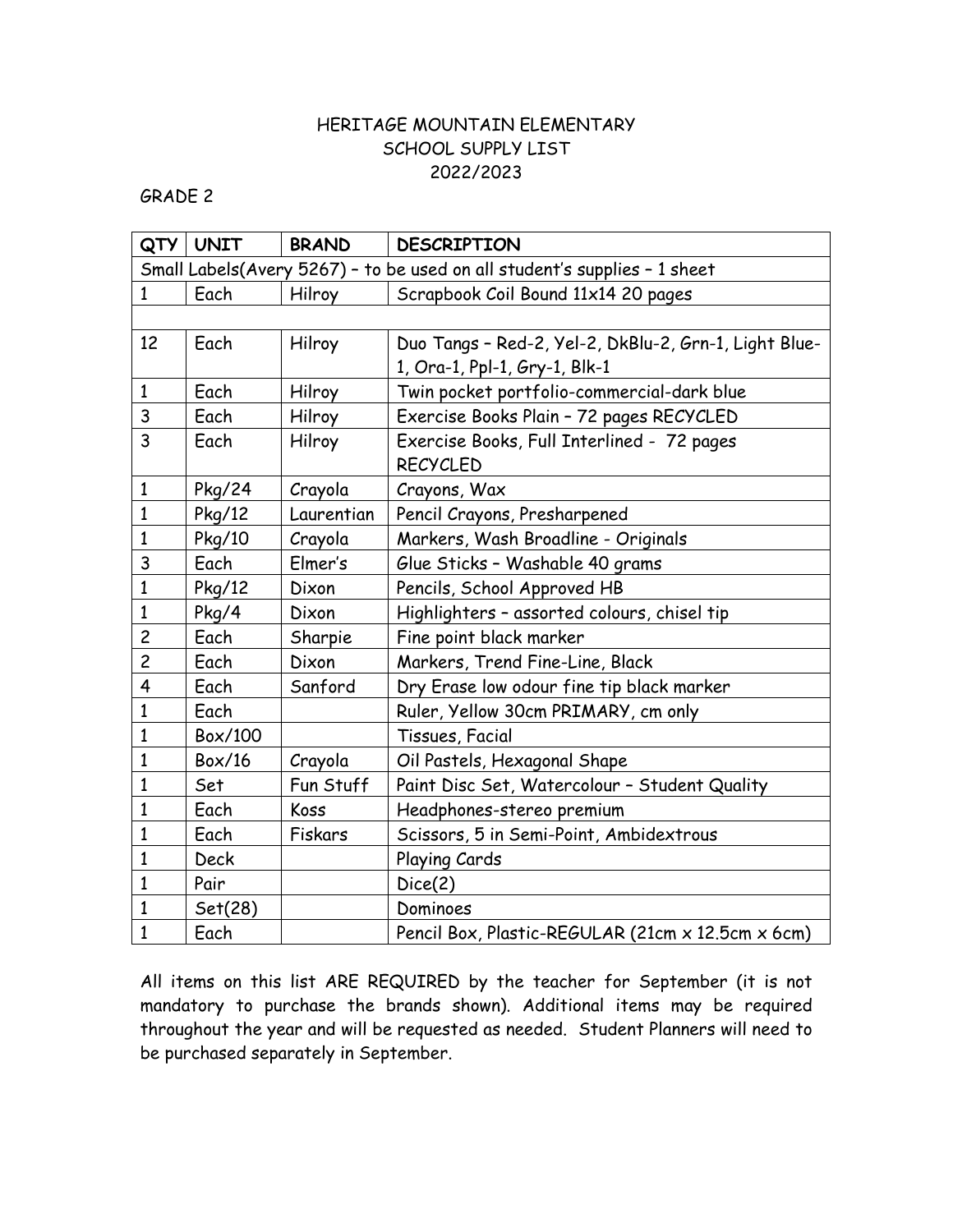GRADE 3

| QTY                                                                       | <b>UNIT</b> | <b>BRAND</b> | <b>DESCRIPTION</b>                                     |  |  |
|---------------------------------------------------------------------------|-------------|--------------|--------------------------------------------------------|--|--|
| Small Labels(Avery 5267) - to be used on all student's supplies - 1 sheet |             |              |                                                        |  |  |
| 1                                                                         | Each        | Hilroy       | Scrapbook 11x14 coiled                                 |  |  |
| 12                                                                        | Each        | Hilroy       | Duo-Tangs, Red-2, Yel-2, DkBlu-2, Grn-1, Light Blue-1, |  |  |
|                                                                           |             |              | Ora-1, Ppl-1, Gry-1, Blk-1                             |  |  |
| 3                                                                         | Each        | Hilroy       | Exercise Books, Plain - 72 pages RECYCLED              |  |  |
| $\overline{3}$                                                            | Each        | Hilroy       | Exercise Books, dotted Interlined - 72 pages           |  |  |
|                                                                           |             |              | <b>RECYCLED</b>                                        |  |  |
| $\mathbf{1}$                                                              | Pkg/24      | Crayola      | Crayons, Wax                                           |  |  |
| $\mathbf{1}$                                                              | Pkg/12      | Laurentian   | Pencil Crayons, Presharpened                           |  |  |
| $\mathbf{1}$                                                              | Pkg/10      | Crayola      | Markers, Wash Broadline - Originals                    |  |  |
| 3                                                                         | Each        | Elmer's      | Glue Stick - Washable 40 grams                         |  |  |
| $\mathbf{1}$                                                              | Pkg/12      | Dixon        | Pencils, School Approved HB                            |  |  |
| $\mathbf{1}$                                                              | Pkg/4       | Dixon        | Highlighters, 4 Asst'd Colours                         |  |  |
| $\overline{c}$                                                            | Each        | Sharpie      | Fine point black                                       |  |  |
| $\overline{c}$                                                            | Each        | Dixon        | Markers, Trend Fine-Line, Black                        |  |  |
| 4                                                                         | Each        | Sanford      | Dry Erase Low Odour fine tip black                     |  |  |
| $\mathbf{1}$                                                              | Box/100     |              | Tissues, Facial                                        |  |  |
| $\mathbf{1}$                                                              | Box/16      | Crayola      | Oil Pastels, Hexagonal Shape                           |  |  |
| $\mathbf{1}$                                                              | Set         | Funstuff     | Paint Disc Set, Watercolour - Student Quality          |  |  |
| $\mathbf{1}$                                                              |             | Koss         | Headphones-stereo premium                              |  |  |
| $\mathbf{1}$                                                              | Each        | Acme         | Scissors, Student 6.5 in                               |  |  |
| $\mathbf{1}$                                                              | Each        | Acme         | Ruler, yellow Plastic 30cm, cm/mm                      |  |  |
| 1                                                                         | <b>Deck</b> |              | Playing cards                                          |  |  |
| $\mathbf{1}$                                                              | Pair(2)     |              | dice                                                   |  |  |
| $\mathbf{1}$                                                              | Set(28)     |              | dominoes                                               |  |  |
| $\mathbf{1}$                                                              | Each        |              | Pencil Box, Plastic-REGULAR (21cm x 12.5cm x 6cm)      |  |  |

All items on this list ARE REQUIRED by the teacher for September (it is not mandatory to purchase the brands shown). Additional items may be required throughout the year and will be requested as needed. Student Planners will need to be purchased separately in September.